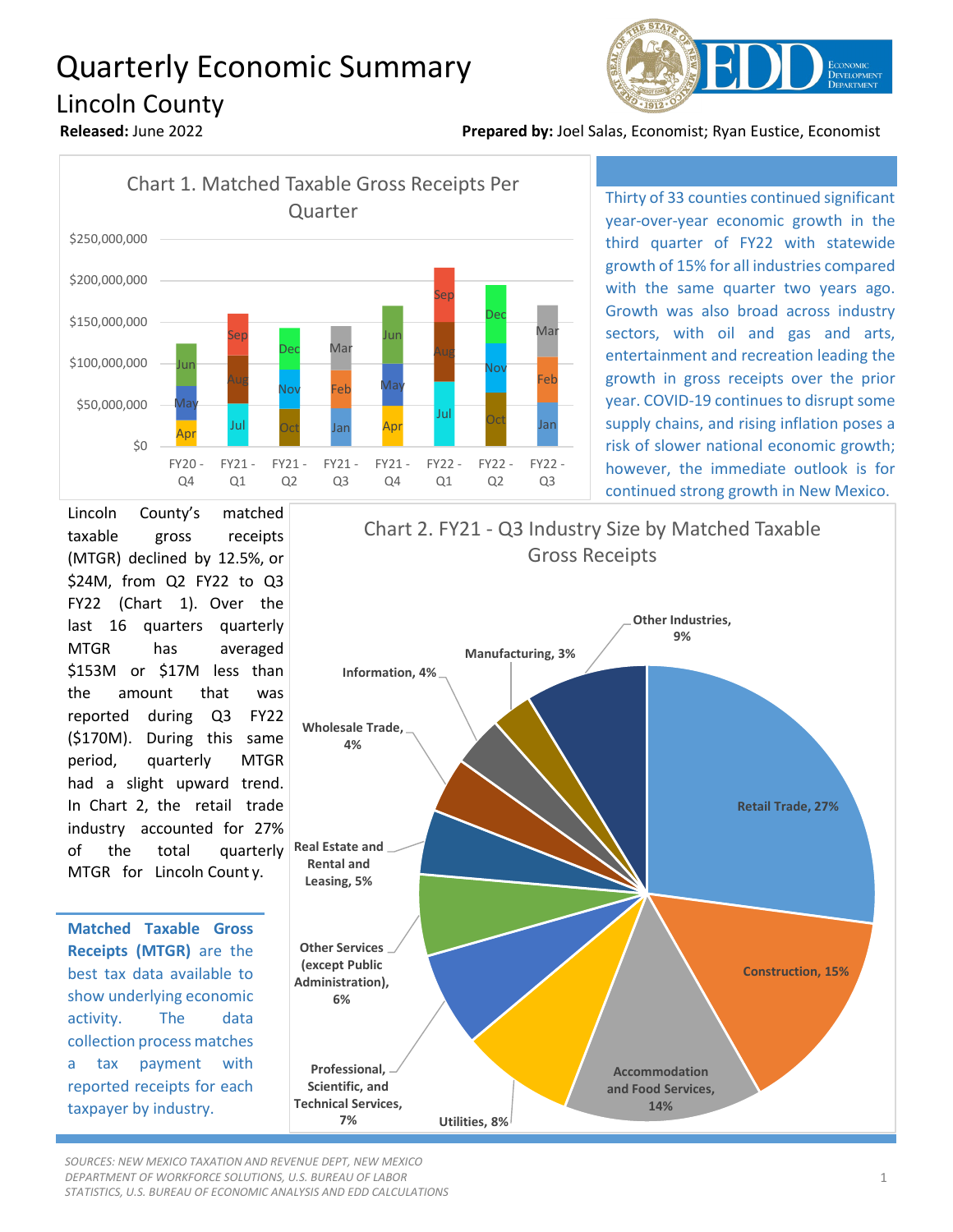## Quarterly Economic Summary Lincoln County **Table 1. FY22 - Q3 Matched Taxable Gross Receipts by Industry**



| Table 1. FTZZ - QS Matched Taxable Gross Receipts by Illudstry |                  |                |    |                   |              |              |                 |        |
|----------------------------------------------------------------|------------------|----------------|----|-------------------|--------------|--------------|-----------------|--------|
| <b>Industries</b>                                              | <b>FY22 - Q3</b> |                |    | <b>YOY Growth</b> | YOY % Change |              | 2-Year % Change |        |
| <b>Accommodation and Food Services</b>                         |                  | 23,849,250 \$  |    | 2,236,282         |              | 10%          |                 | 26%    |
| Administrative/Support & Waste Management/Remediation          |                  | $2,242,320$ \$ |    | 491,857           |              | 28%          |                 | 11%    |
| Agriculture, Forestry, Fishing, and Hunting                    |                  | 595,307 \$     |    | (28, 290)         |              | $-5%$        |                 | $-51%$ |
| Arts, Entertainment, and Recreation                            |                  | $2,069,732$ \$ |    | 101,306           |              | 5%           |                 | $-4%$  |
| Construction                                                   |                  | 24,847,622 \$  |    | (1, 155, 258)     |              | $-4%$        |                 | 0%     |
| <b>Educational Services</b>                                    |                  | $208,194$ \$   |    | 26,714            |              | 15%          |                 | 181%   |
| Finance and Insurance                                          |                  | $1,533,615$ \$ |    | 173,085           |              | 13%          |                 | 53%    |
| <b>Health Care and Social Assistance</b>                       |                  | $2,805,481$ \$ |    | 175,688           |              | 7%           |                 | 0%     |
| Information                                                    |                  | $6,049,289$ \$ |    | 1,361,036         |              | 29%          |                 | $-27%$ |
| Management of Companies and Enterprises                        |                  | 6,180          | -S | $6,180$ N/A       |              |              | N/A             |        |
| Manufacturing                                                  |                  | 4,868,814 \$   |    | 1,270,258         |              | 35%          |                 | 91%    |
| Mining, Quarrying, and Oil and Gas Extraction                  |                  | 90,780         | S  | 37,991            |              | 72%          |                 | 2695%  |
| Other Services (except Public Administration)                  |                  | 9,777,393      | -S | 1,265,834         |              | 15%          |                 | 29%    |
| Professional, Scientific, and Technical Services               |                  | 11,372,110     | -S | 4,737,915         |              | 71%          |                 | 68%    |
| <b>Public Administration</b>                                   |                  |                |    | (442, 263)        |              | $-100\%$ N/A |                 |        |
| Real Estate and Rental and Leasing                             |                  | 7,767,801      | S  | 744,758           |              | 11%          |                 | 40%    |
| <b>Retail Trade</b>                                            |                  | 45,894,418     | -S | 10,317,006        |              | 29%          |                 | 43%    |
| Transportation and Warehousing                                 |                  | 784,685 \$     |    | (1,282,646)       |              | $-62%$       |                 | $-39%$ |
| <b>Unclassified Establishments</b>                             |                  | $4,369,336$ \$ |    | 2,253,959         |              | 107%         |                 | 164%   |
| <b>Utilities</b>                                               |                  | 13,573,355     | -S | 22,545            |              | 0%           |                 | 29%    |
| <b>Wholesale Trade</b>                                         |                  | $6,632,244$ \$ |    | 1,649,546         |              | 33%          |                 | 53%    |
| <b>All Industries</b>                                          |                  | 170,538,548 \$ |    | 25,032,017        |              | 17%          |                 | 27%    |

Table 1 shows an increase of \$25M from Q3 in FY21 to FY22 of the same period. Table 1 also shows 16 industries that reported a year-over-year (YOY) increase. The largest increase came from the retail trade sector, which posted a YOY increase of \$10M or 29%.

Gross receipts tax (GRT) revenue collections decreased by \$64K, or 12.6%, from Q2 FY22 to Q3 FY22, shown in Chart 4. Over the last eight quarters, GRT collections have averaged \$534K or \$90K less than the amount that was collected during Q3 FY22 (\$444K).



*SOURCES: NEW MEXICO TAXATION AND REVENUE DEPT, NEW MEXICO DEPARTMENT OF WORKFORCE SOLUTIONS, U.S. BUREAU OF LABOR STATISTICS, U.S. BUREAU OF ECONOMIC ANALYSIS AND EDD CALCULATIONS*







2